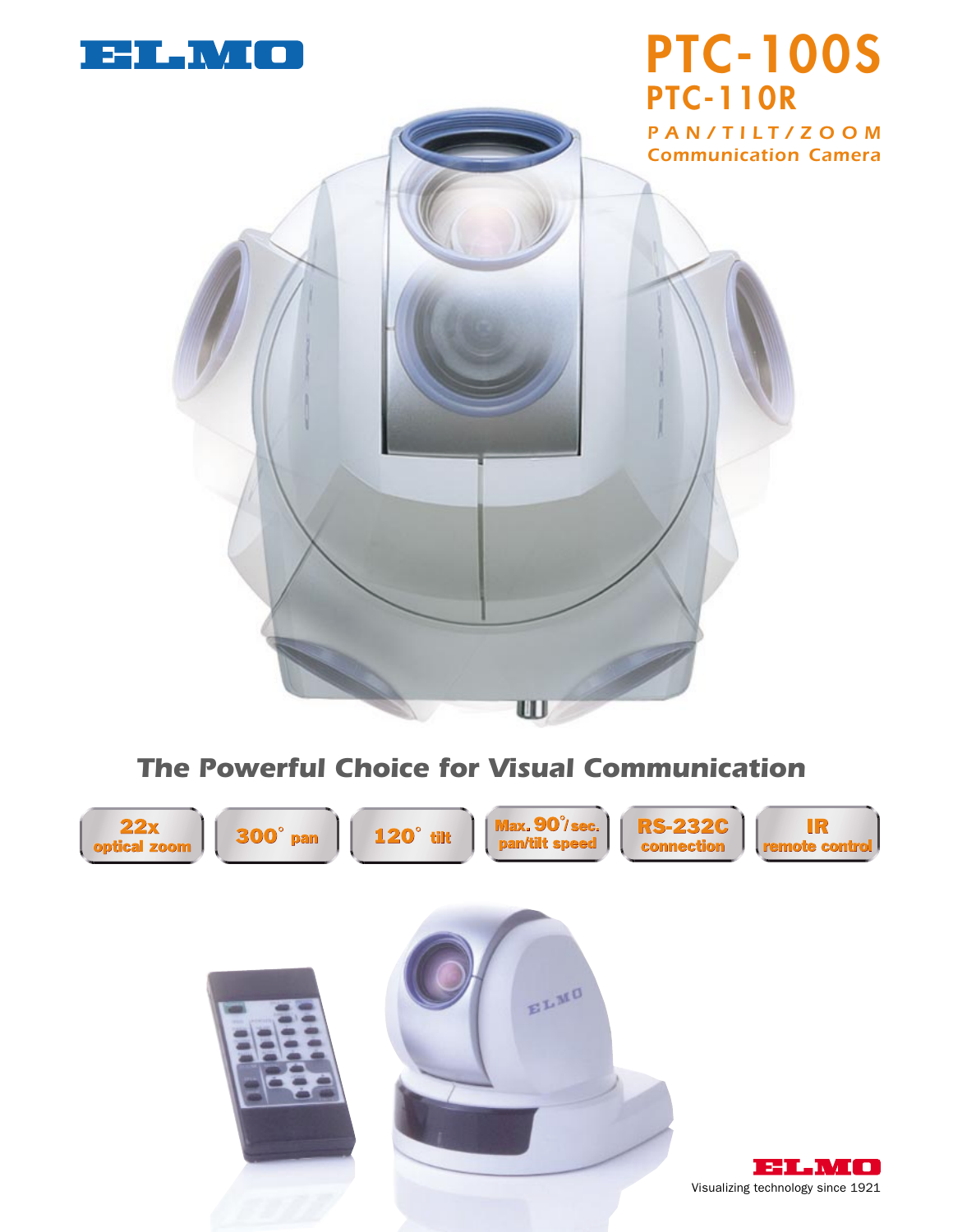*When clarity and speed are critical, choose the pan/tilt/zoom camera that outperforms the rest. After all, it's your image that's at stake.*



## *PAN/TILT/ZOOM Communication Camera*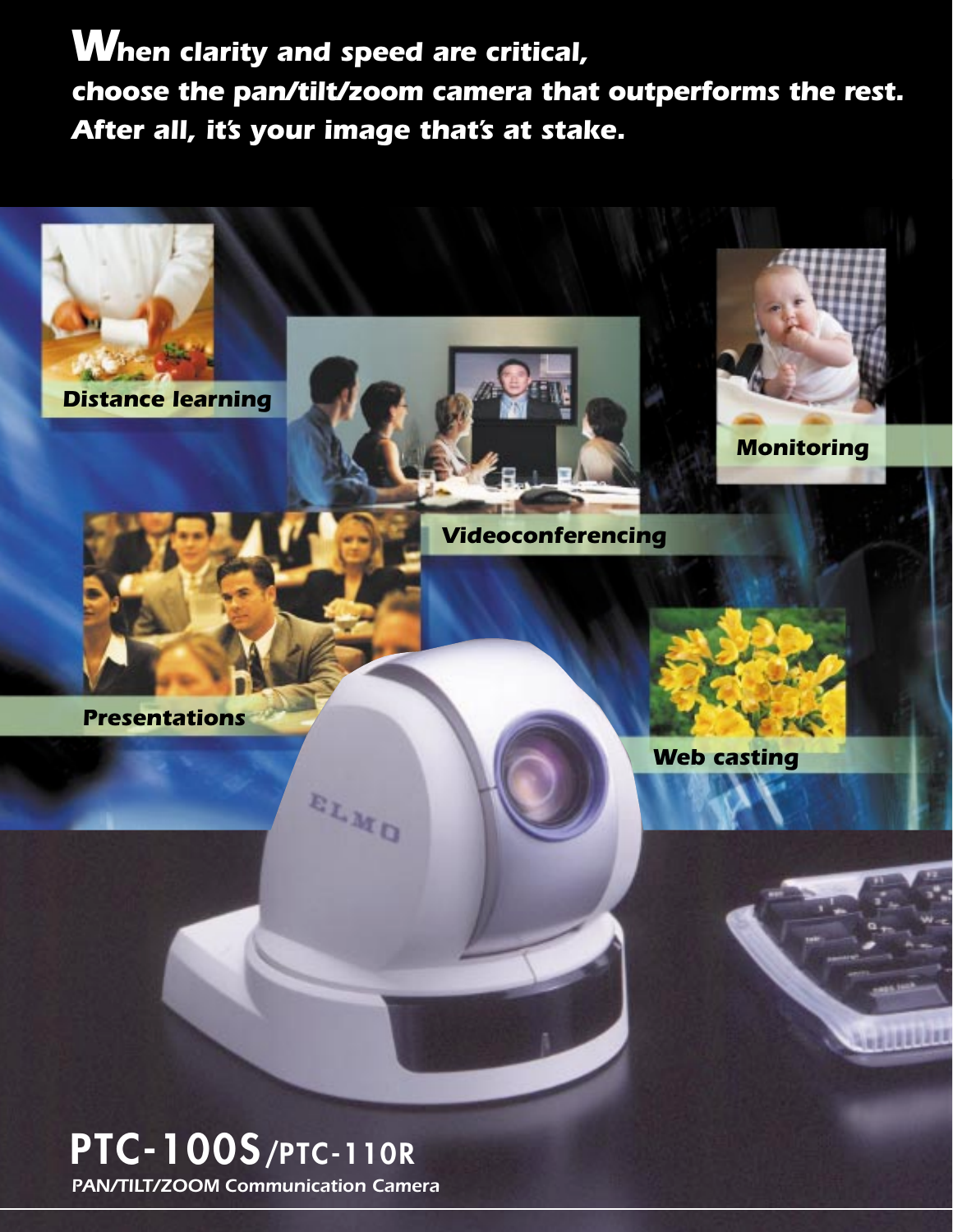## *22x Optical Zoom for Detailed Image Capture*

*The PTC-100S features a high-performance 22x optical zoom, the most powerful in its class. Unlike electronic zooms, which simply enlarge part of an image without adding any detail, optical zooms increase the focal length of the lens, allowing the camera to clearly capture objects in full detail without causing pixelated effects. Image clarity is further ensured with the PTC-100S's high picture resolution of more than 460 TV (horizontal) lines. Full auto focus and manual focus modes are available.*





optical zoom

## *Wide Panning/Tilting Range and Quick Speed*

*The PTC-100S has a panning range of 300*° *(150*° *left, 150*° *right) and a tilting range of 120*° *(+90*° *and -30*°*). Plus, it boasts a pan/tilt speed of maximum 90*° *per second—the fastest in its class—so it's quick to go right to where you need it, when you need it. When equipped with an optional wide conversion lens, it delivers a wide horizontal field of view of 65*°*.*



#### *System configuration*



## *Easy Image Control*

*Full camera controls include backlight compensation, iris selection, white balance, color balance, AGC gain and edge enhancement. The PTC-100S's on-screen display (OSD) makes it easy to control a wide range of parameters for the shots you want.*





## *Versatile Remote Control Features*

*The supplied wireless remote controller gives you complete control of the PTC-100S and its on-screen display adjustments. Infrared sensors are located at the front and rear of the camera. Plus, up to 6 cameras can be operated individually with a single remote controller by designating different ID numbers for each camera. The PTC-100S can also be connected to a PC via the RS-232C port. Up to 7 cameras can be daisy chained through an RS-232C connection.*



*Remote controller*

## *Attractive, Advanced Design*

*The PTC-100S features a low-profile, symmetrical design that easily blends into any environment—from homes and offices to stores—without being conspicuous. Its compact size and light weight allows it to be easily carried from place to place.*

### *Other Convenient Features*

- 6-position preset mode
- Auto and manual (8-step) motor speed control
- Left/right direction change, homing, pan/tilt reset
- Power-save mode

*A ceiling-mount model, the PTC-110R is also available.*